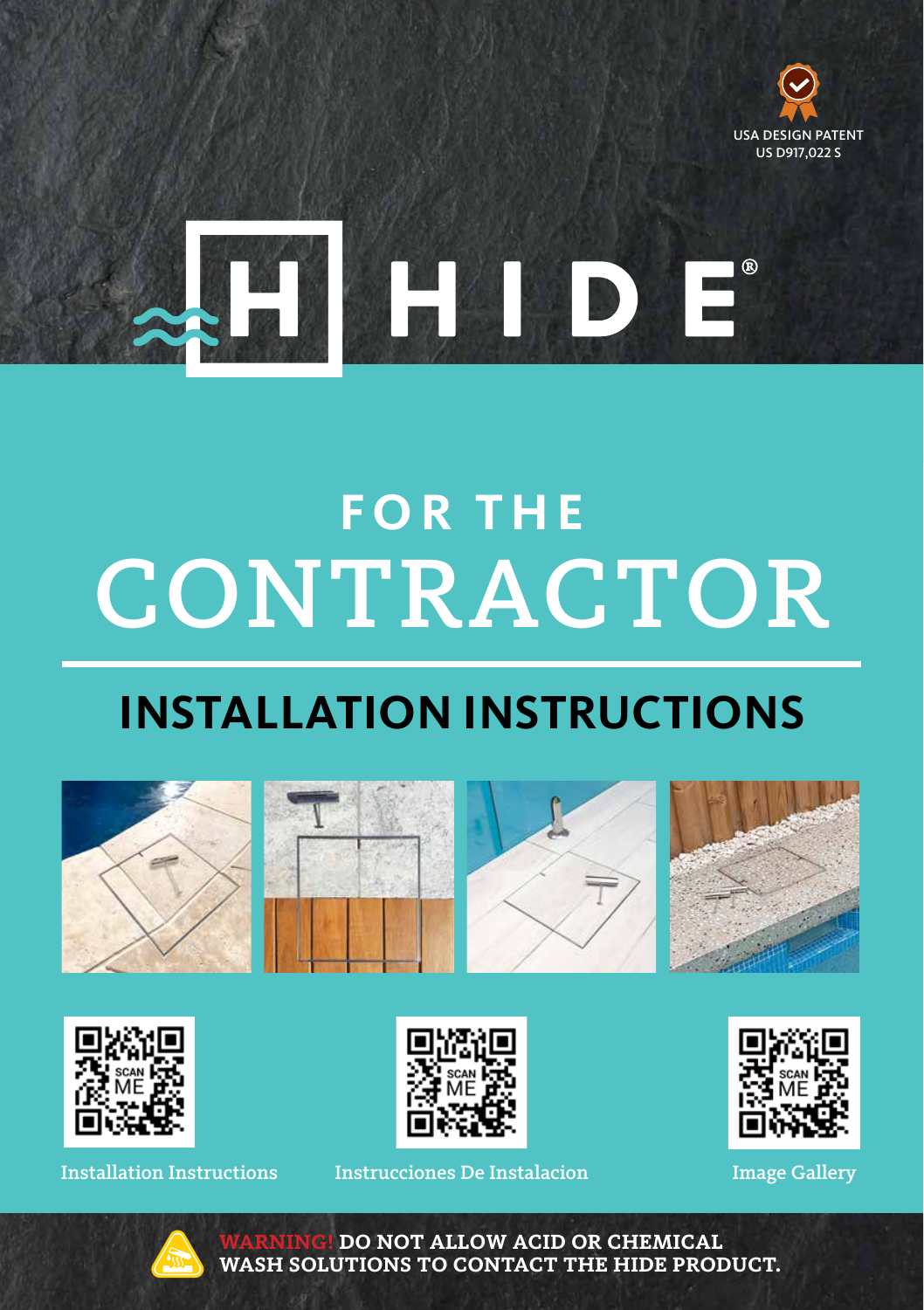# MATERIALS + TOOLS

# IN THE KIT

### HIDE SAFETY KEY A



DO NOT LEAVE IN THE COVER!

Pass to the Homeowner. Enables the installed HIDE cover to be safely opened/closed.

Kits 10, 20 & 30mm are single key models. Kits 40, 50 & 60mm are double key models.



# B HEIGHT ADJUSTER

≤

height if inlay material is not thick enough to achieve a flush finish with the top of the Inlay Cover.

Provides 5mm (3/16") extra

Suits both single key and double key models.

### INLAY COVER C

A tray which holds the inlay material e.g. tile, paver, decking, cement.

Single Key model or double key model







# EDGE PROTECTOR

A frame inserted into a recess  $\mathbb{R}$ within the landscaped area. It protects the coping/surrounds from chipping/breakage.





# **ADHESIVE**

HIDE Adhesive to be inserted into a caulking gun. For use when assembling HIDE Adhesive to be inserted into a<br>caulking gun. For use when assembling<br>the Inlay Cover.

### INFO PACK F

Homeowners Manual and Warranty pack. To be passed on after installation.



# EQUIPMENT YOU'LL NEED

(The type of inlay materials to be fitted will determine the tools required.)



# CIRCULAR SAW

# ANGLE GRINDER

For cutting a keyway in the inlay material.



# **PERSONAL** PROTECTIVE EQUIPMENT (PPE)



LEVEL WORK SURFACE



TAPE MEASURE + MARKER



 $\overline{\phantom{a}}$ 

# SPONGE + WATER



CAULKING GUN





**TROWEL** 

For installing the Edge Protector. MORTAR BED MIX



GROUT & SPACERS If grouting tiled/stone inlay.



EXPANSION JOINT GAP FILLER.

If sealing around the Edge Protector (recommended).

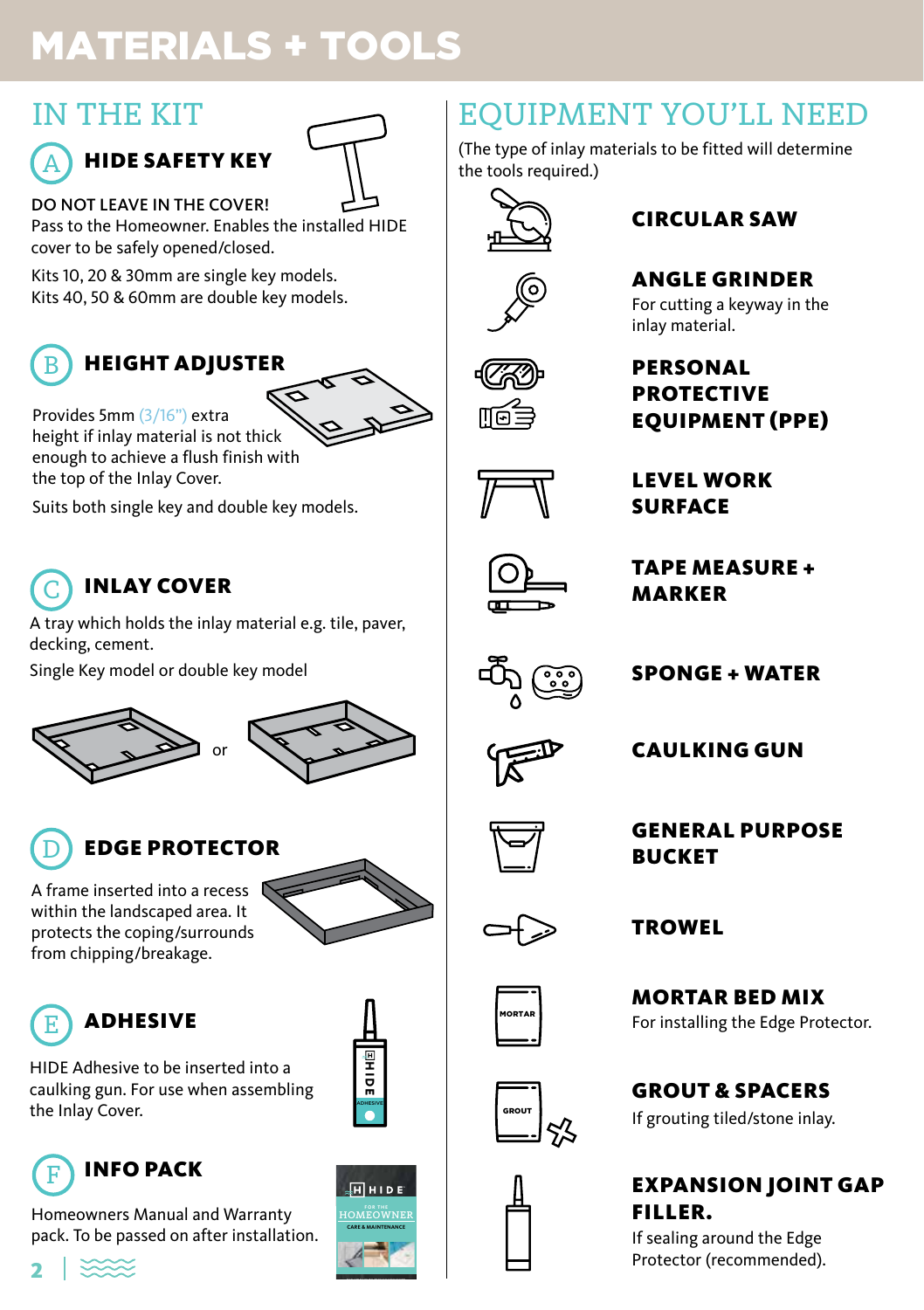# INLAY SOLUTIONS

Depending on where the HIDE product is to be installed, it may run across two different types of landscaping materials. Similarly, it may need to be inserted where grout lines are present, or fitted with an intricate tile pattern.

With a little extra care, the HIDE product can be installed so it is virtually invisible.

# GROUT MATCHED



INTRICATE PATTERNS

# TILE BANDING



TIMBER DECKING







Installing any material that provides the ability to grip and remove the skimmer box lid (*such as artificial grass*), without using the HIDE Safety Key, may render the Skimmer Lid non-compliant. Please check the standards and regulations in your area, or reconsider the material.



**NOTE**! If installation varies to Skimmer Lids Pty Ltd recommendations or is used in any way other than specified, warranty and all liabilities are waivered. Skimmer Lids Pty Ltd will not be held responsible for any injuries that may occur.



**WARNING!** Do not allow acid or chemical wash solutions to contact the hide product.

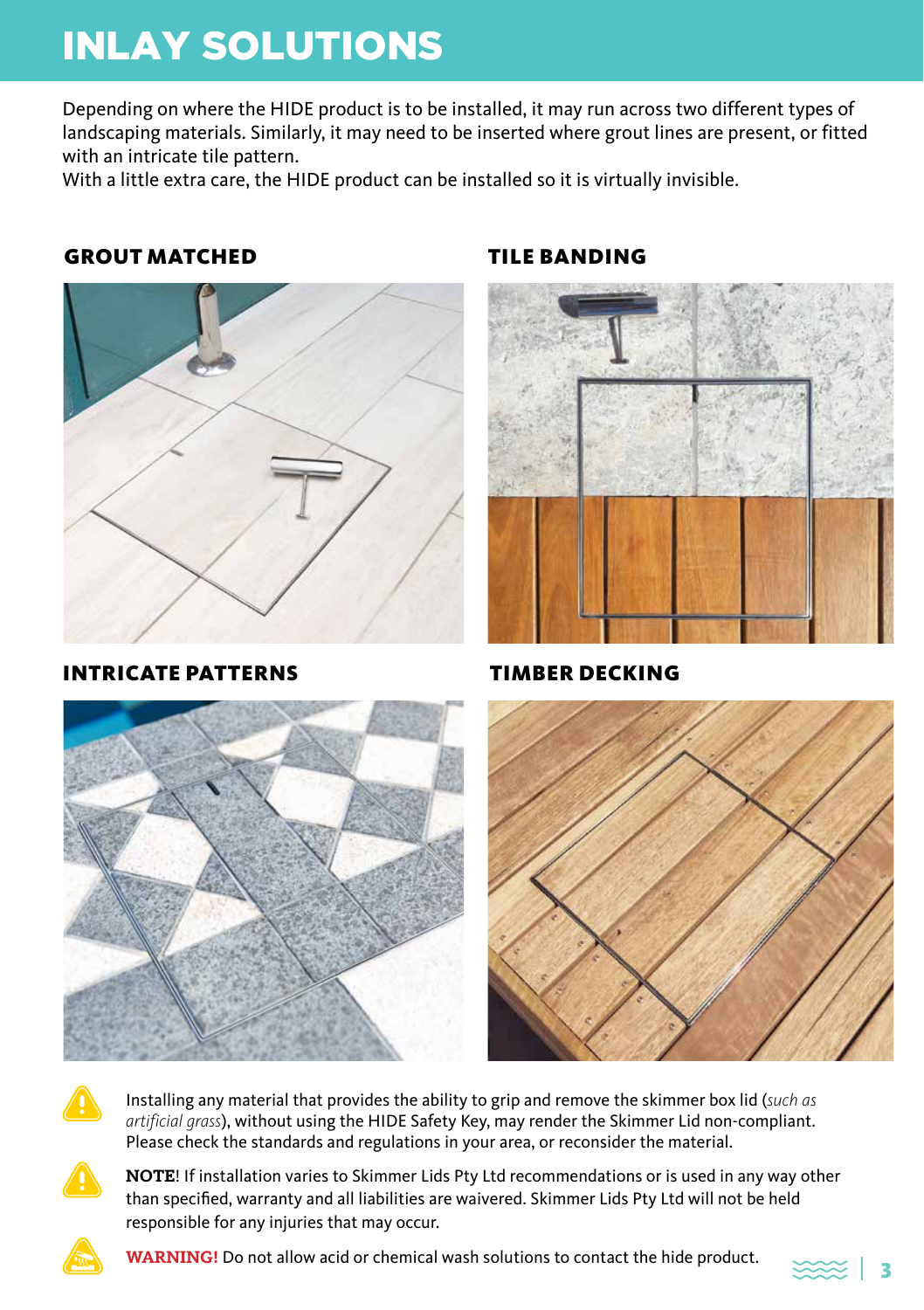# ASSEMBLING THE INLAY COVER

# FITTING TILE/STONE INLAY



# **CUTTILE (INLAY) TO SIZE**

If using tumbled/chiselled edge tile/ stone cut all 4 edges for a better finish. See previous page to view options for aligning inlay and grout lines to coping/surrounds.

Allow at least 1mm on each edge for expansion and contraction of the steel.





Ensure keyway is positioned on the tile edge which will be closest to the pool. Check that the key fits the keyway before gluing.

**A** NOTE: Two key models require two keyways.

## 3 CLEAN & DRY  $\Box$



may result in a weak adhesive bond. You must insure that bonding

materials are fully dry before bonding especially in cold weather.



by measuring the difference between the internal height of the HIDE Inlay Cover and your Inlay material thickness.





**IF HEIGHT DIFFERENCE IS UNDER 3mm (1/8")** 1 - 2mm (1/16") = Otv 5 x beads 5mm ( $\frac{3}{16}$ ") wide or

2 - 3mm  $(1/8")$  = Otv 7 x beads  $8$ mm  $(5/16")$  wide

(For distances over 3mm (1/8") see step 7)



- Avoid placing adhesive within 10mm (3/8") of keyway and drainage holes.
- Ensure the adhesive supports each corner of the inlay material.

Ensure all bonding materials are fully dry.



**FLIP INLAY COVER © OVER** and press down onto inlay (tile):

So that both inlay cover and tile sit upside down flush on a flat surface for 15 minutes to let adhesive stiffen.



Curing time is longer in cold weather.





**LEVEL WORK SURFACE** 



HEIGHT DIFFERENCE from step 4 **IF HEIGHT DIFFERENCE IS OVER 3mm (1/8")**



4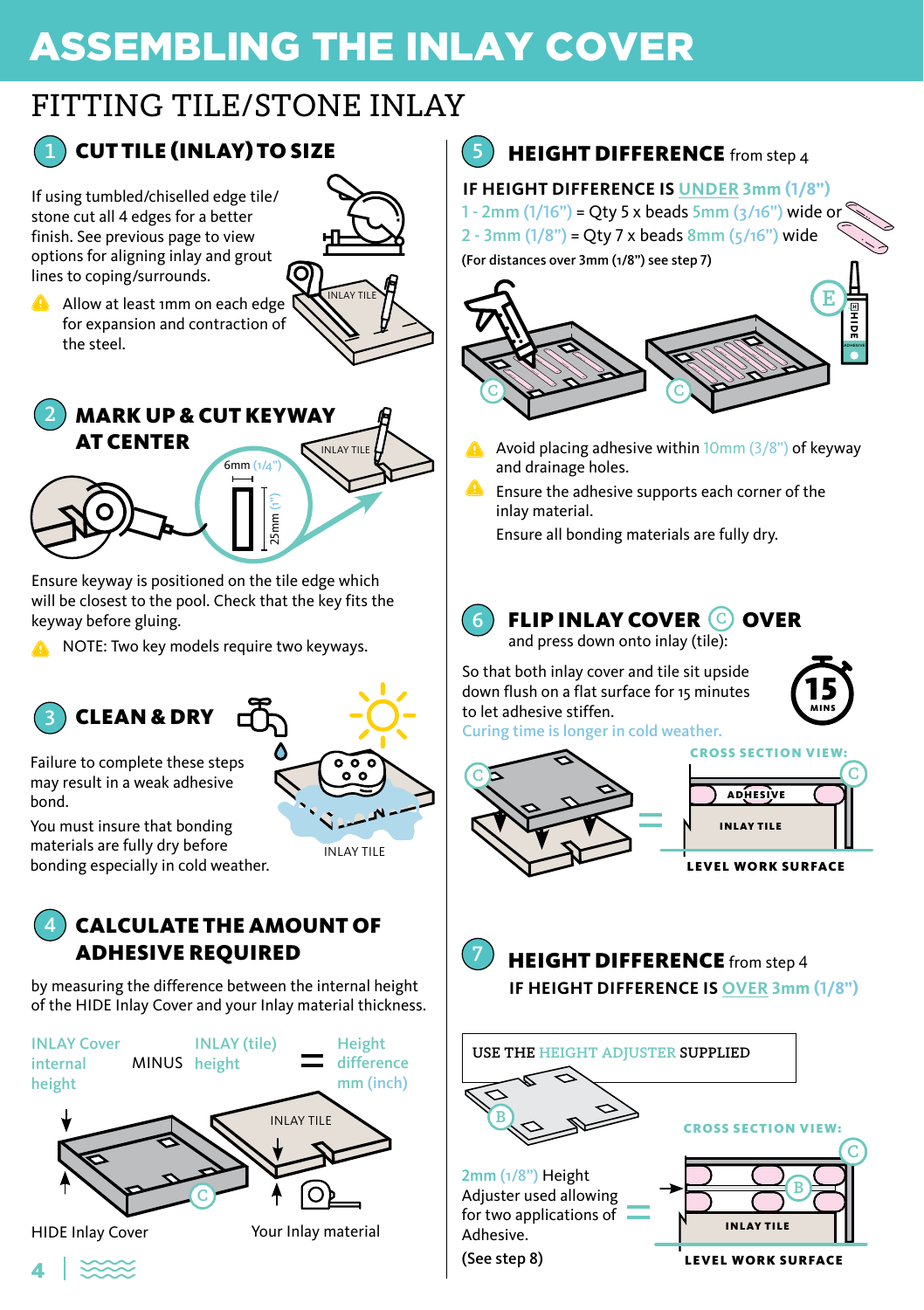NOTE NUMBER OF KEYWAYS REQUIRED: 10, 20 & 30mm (0.4", 0.8", & 1.2") lids require one keyway cut and 40, 50 & 60mm (1.6", 2", & 2.5") lids require two keyways cut at opposite ends of the stone to suit inlay lid.



**HEIGHT DIFFERENCE** from step  $\boldsymbol{\Lambda}$ **WHEN THE HEIGHT DIFFERENCE IS OVER 3mm (1/8")**

To calculate TOTAL adhesive to use with the Height Adjuster, remember there will be two lots of adhesive applied ie. adhesive is applied inside the Inlay Cover  $(C)$ AND the reverse side of the inlay material (tile).



Ensure the adhesive supports each corner OF THE INLAY MATERIAL above and below the Height Adjuster.

Avoid placing adhesive within  $10 \text{mm}$   $(3/8)$  of keyway and drainage holes.

Mark their position through the height adjuster with a cross.



Place Height Adjuster on inlay (tile), then flip Inlay Cover (C) over and press down onto Height Adjuster (B):







### 14 TO FIT DECKING BOARDS

Apply glue between timber and lid allowing for sufficient clearance for drainage.

For a seamless finish, pattern match timber and grain through the inlay cover.



⋙

5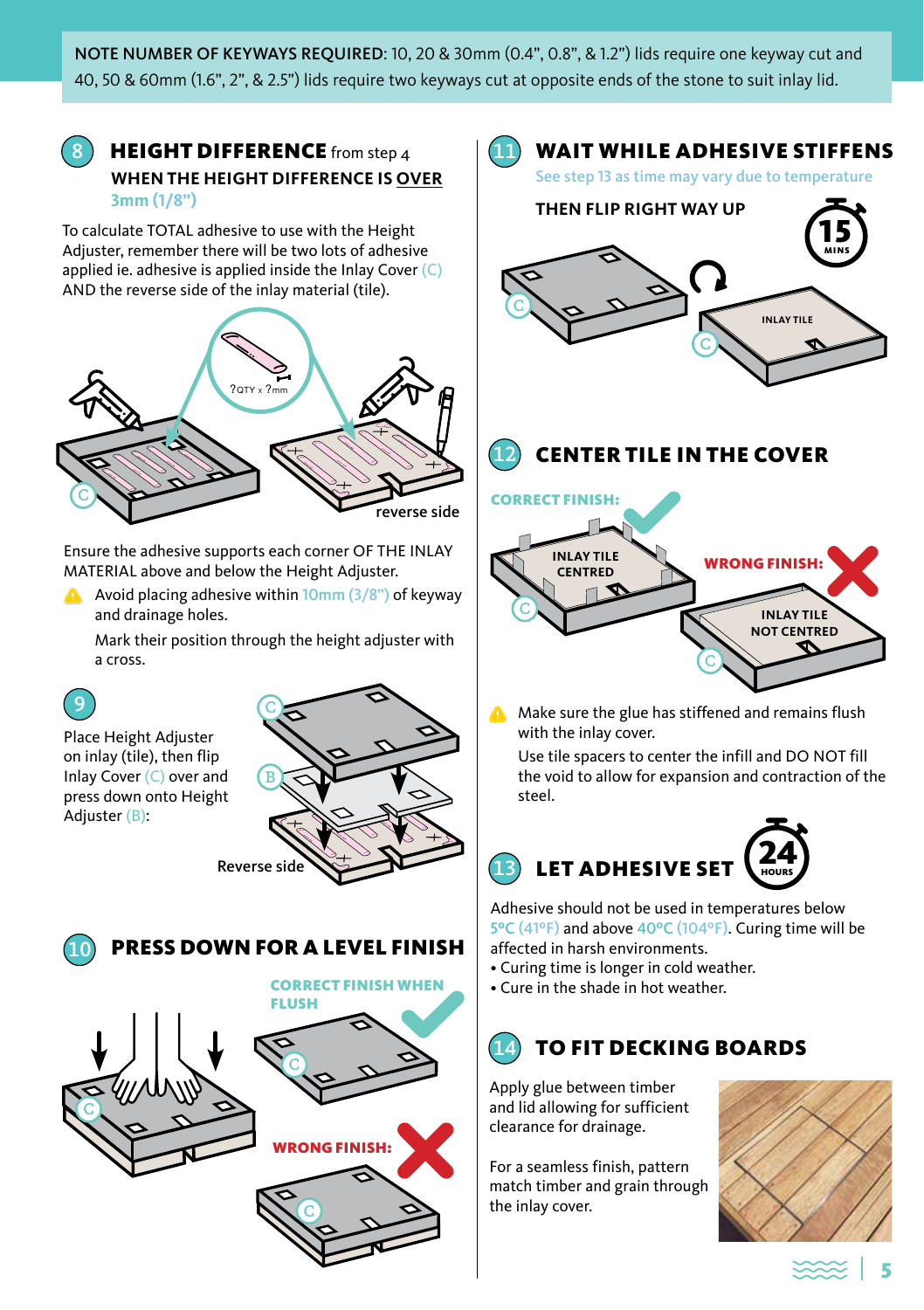# INSTALLING THE EDGE PROTECTOR

# POOL PREPARATION

# NEW POOLS:

**SET DEPTH - when laying levelling bed,** provide space for edge protector so it will be flush with top of installed tile. 15



# EXISTING POOLS:

CUTOUT - mark outline for cutting surrounds and cut depth to match selected edge protector and a mortar bed



**A** Ensure edge protector is centred over skimmer to mark cutting area. Allow for 1-2mm (1/16") clearance on all sides.



PUSH IN EDGE PROTECTOR 17 D

Ensure edge protector sits level with surrounds. Remove excess mortar.





EDGE PROTECTOR

TOP VIEW OF INSTALL



The Edge Protector may be left loose on its mortar bed or filled with an expansion joint gap filler to allow for expansion and contraction of the steel.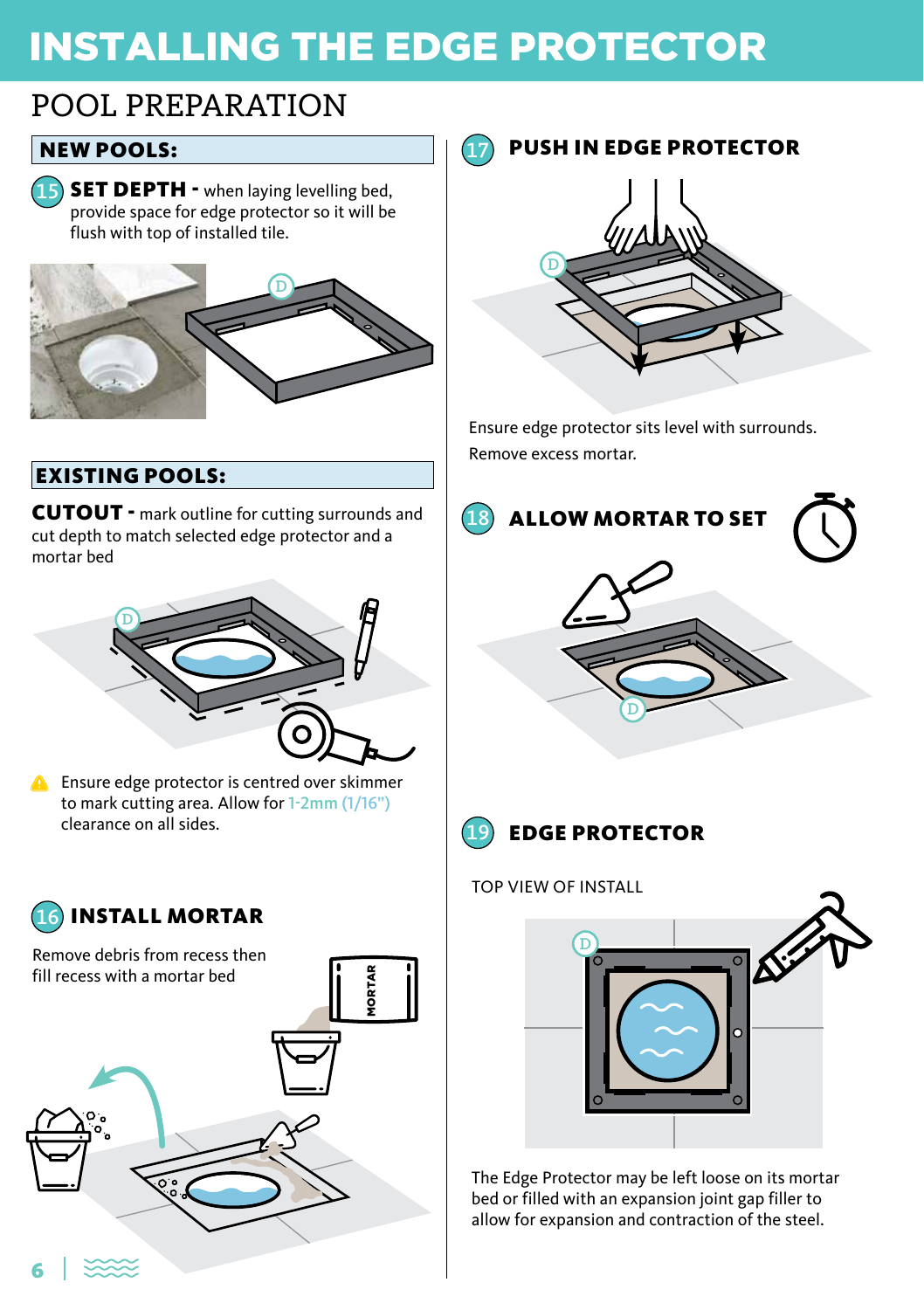# CONTRACTOR INFORMATION

# EARTHING (BONDING) RULES AND REGULATIONS



**HIDE products are constructed from 316 marine grade stainless steel, and are considered a conductive material. Safety regulations vary and you should consult your local authority to determine what rules may apply in your area.**

Bonding is the responsibility of the installer, attachment points have been provided to allow for use of bonding devices if required. Check your local regulations to ensure the installation meets electrical safety requirements.



## SAFETY FIRST





# REMOVE KEY FROM COVER

NEVER leave the HIDE Safety Key in the cover for any reason, especially after install.

Leaving the Safety Key in the top of an installed cover may be dangerous, as it enables children to access the Skimmer.

# SAFE WORK PRACTICES



ALWAYS be conscious of your and co-workers' safety while assembling and installing the HIDE components.

Personal protective equipment (PPE) must be worn, especially when cutting tiles and using adhesive.

Recommended PPE includes eye and ear protection, gloves, dust mask and safety boots.

# PASS KEY TO HOMEOWNER



DO NOT RISK IT - HIDE recommends that once the cover is installed, the Safety Key is passed to the homeowner and is stored securely.

# **WARNING!**

# NO ACID / CHEMICAL WASH CONTACT





ACID and chemical washes will cause discolouration and/or rusting on the stainless steel HIDE components. Acid or chemical contact will void the HIDE warranty.